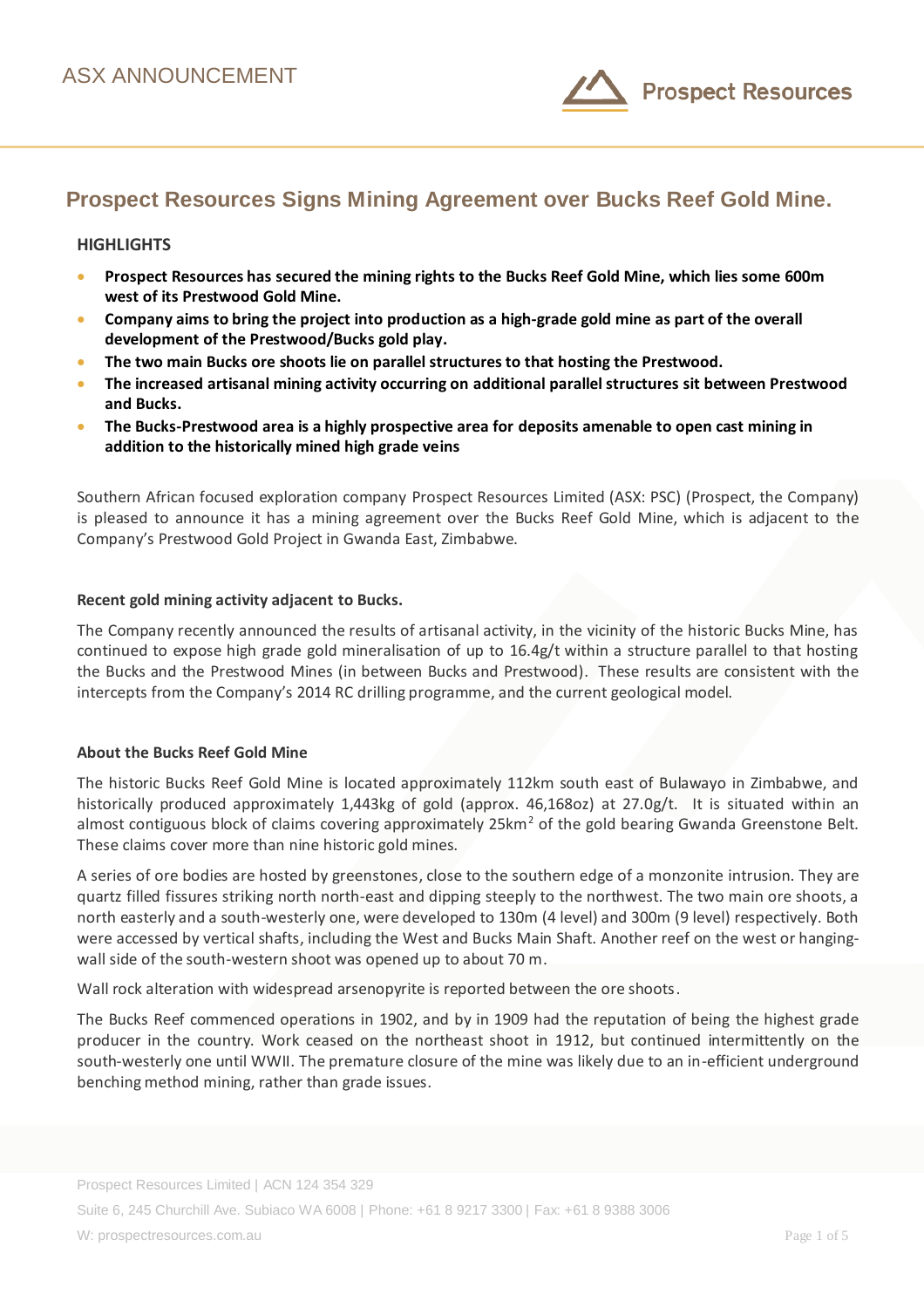

The mine consists of multiple veins in greenstones at or close to the monzonite contact. The Company is of the view that it is particularly prospective as it lies in the same geological setting as the nearby Farvic Gold Mine, located 4km to the east. The significance of minerlisation being intersected at the contact of the greenstones and monzonites cannot be overstated. This minerlisation style is very subtle, supported by the fact there is no surface expression at all at the Farvic Mine. The known monzonite extends for over 5km of strike, within ground held by Prospect.



**Figure 1: Simplified Geological Model for the Bucks and Prestwood projected over Quick Bird Satellite**.

The two significant ore shoots at the Bucks, the Prestwood Main and Prestwood B, are all developed in southwest – northeast striking shear zones. These zones partially control the contact between the monzonites and greenstone. The monzonite sub-outcrop is shown in blue crosses in Figure 1.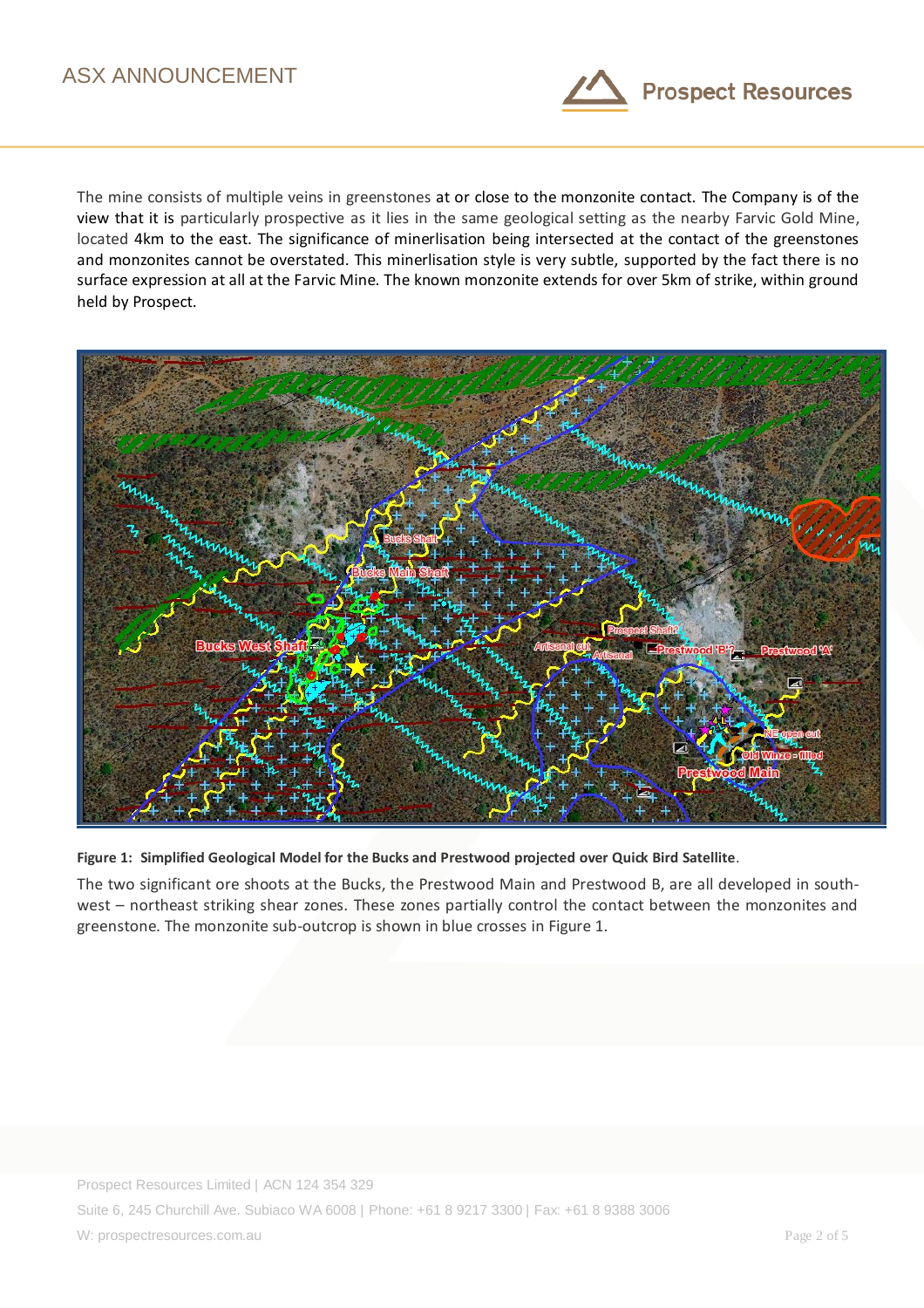



**Figure 2: Geological Interpretation Projected over Magnetic Image (Analytical Signal).** 

The magnetic high areas represent monzonite at, or just under the surface (dark red /purple in Figure 2). The northern third of the area is also thought to be underlain by monzonite, covered with thicker residual soils. The SW-NE shearing which hosts the Bucks, Prestwood and Prestwood B deposits is readily apparent. The more subtle SE-NW direction is also thought to have significance for deposit location.

### **Future Plans**

- Shaft rehabilitation at Prestwood is on-going and once complete, underground drilling for parallel reefs is planned along with commencement of limited gold production.
- In conjunction with the underground drilling of parrallel structures from Prestwood, it is expect that Prospect will undertake a another drilling programme to test the down dip strike extension of both the main shoots, by the main & West shafts.
- Assuming that the drilling programme produces postive results, it is expected the the existing shafts will be rehabilitated and all lower levels of the mine will be mapped and sampled, and underground drilling to test the extent of the parallel and cross-cutting structures will commence.
- Further evidence of parallel reefs is supported by the ground magnetic survey completed in January and the existing artisanal surface mining, largely concentrated at the Bucks. This remains a target for a shallow but broad RAB programme.

The evidence of mineralised parallels, cross shears and the monzonite contact is very exciting, particularly when considered with the geological model that has been refined by ground magentics. Future surface work will

Prospect Resources Limited | ACN 124 354 329 Suite 6, 245 Churchill Ave. Subiaco WA 6008 | Phone: +61 8 9217 3300 | Fax: +61 8 9388 3006 W: prospectresources.com.au Page 3 of 5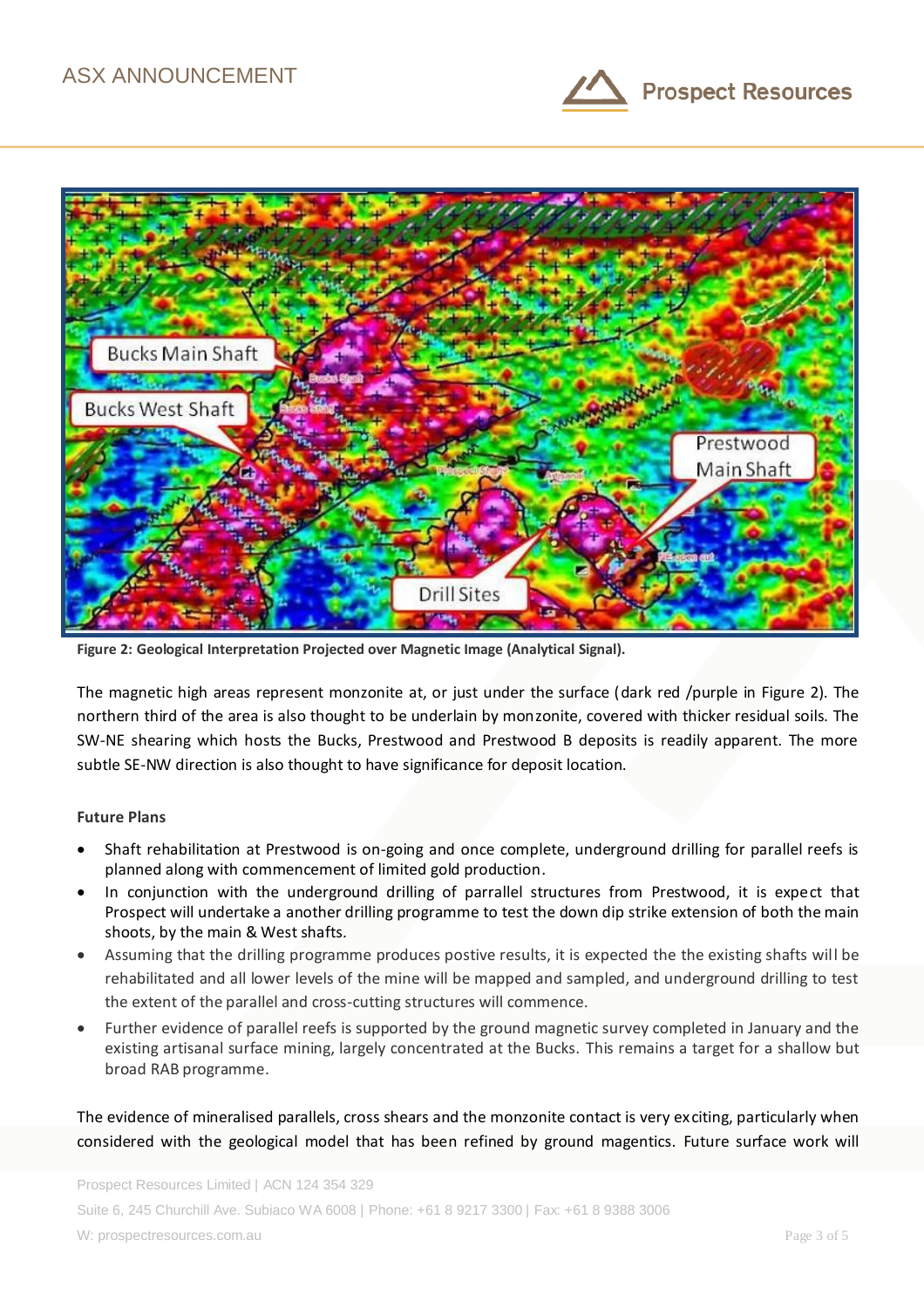

consist of Induced Polarisation surveys to define sub-outcropping disseminated halos, followed by a short hole RAB drilling program to identify broader disseminated targets.



**Figure 3: Positions of Current and Former Producers in the Gwanda Greenstone Belt**.

A number of the mines lie at the contact zone of the monzonite intrusions and greenstones, which forms a highly prospective rheological contrast. The known strike extent of the monzonites is almost 6km.

### **Details of the Mining Agreement**

The Company's 70% owned Hawkmoth Mining and Exploration (Pvt) Ltd, has entered into a mining agreement on terms standard within Zimbabwe. The mining agreement relates to Claim Number 33269 and is for a period of 15 years with 2 renewal periods of 15 years and then 3 years each. A royalty of 5% of gross value of gold and/or other valuable products won from the claim is payable in consideration for entering into the mining agreement.

## **For further information, please contact:**

Hugh Warner **Harry Greaves** Prospect Resources Prospect Resources Executive Chairman Executive Director Ph: +61 413 621 652 Ph: +263 772 144 669 E: info@prospectresources.com.au